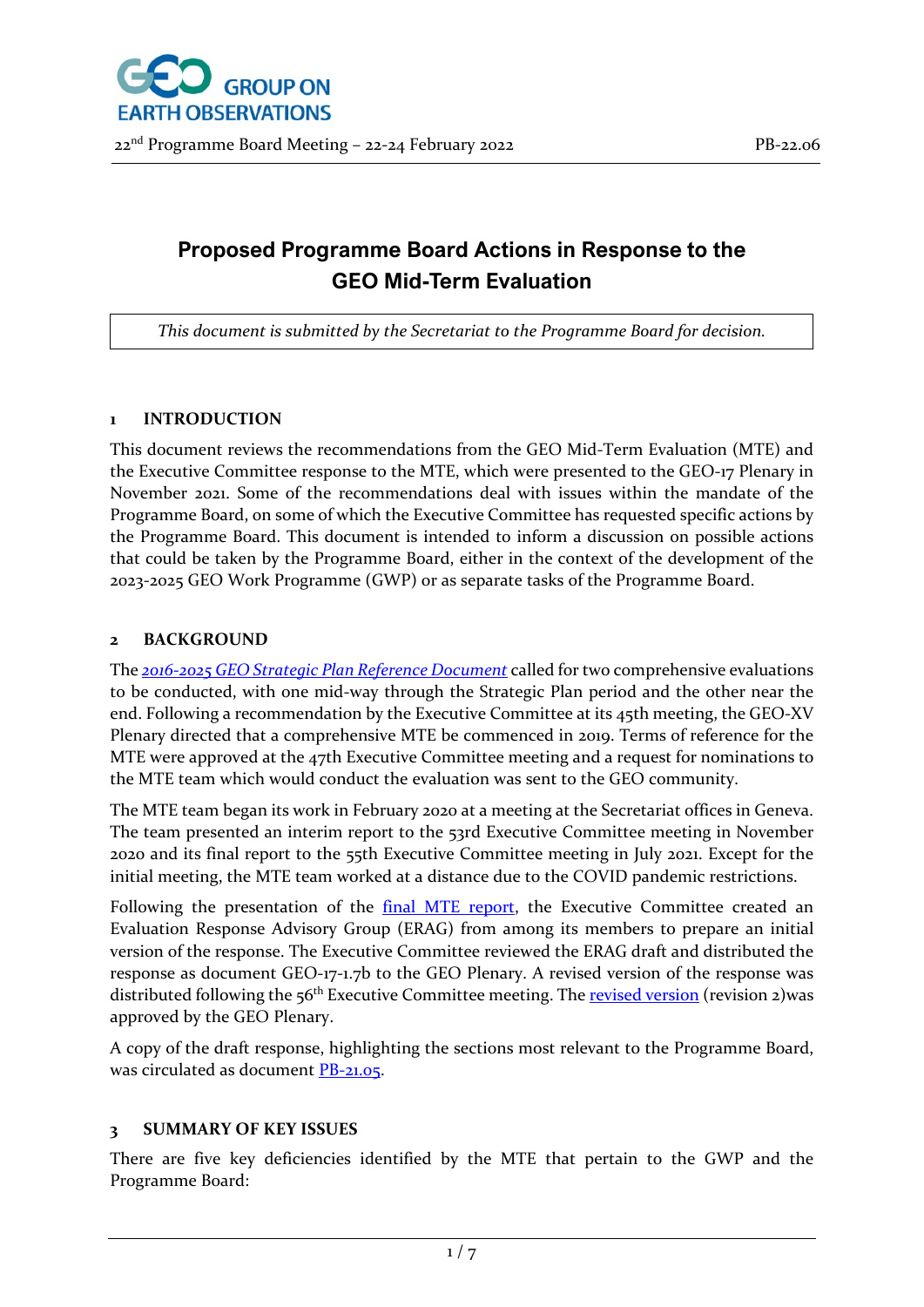- 1. Lack of synergy and integration among GWP activities (Key Findings  $\zeta$  and  $\zeta$ );
- 2. Lack of a common framework for understanding and communicating user needs (Key Finding 6);
- 3. Lack of clarity on the requirements for progressing from one GWP category to another (Key Finding 6);
- 4. Lack of integration of the Regional GEOs with the GWP (Key Finding 9); and
- 5. Lack of a clear action plan for engagement with the commercial sector (Key Finding 11).

The left-most column of the table in Annex A presents excerpts from the MTE report of the key recommendations relevant to the GWP and the Programme Board on each of the issues. The middle column of the table provides excerpts of Executive Committee response to each of the recommendations. Key parts of these excerpts are shown in red for emphasis. The right-most column suggests some possible responses by the Programme Board to the recommendations and Executive Committee responses. Action on each of these issues will require collaboration and coordination with other GEO bodies, notably the Executive Committee and the Secretariat. It is expected that the responses will need to be further refined and adjusted as more information becomes available and as the 2023-2025 GWP development proceeds.

## **4 RECOMMENDATIONS**

The Secretariat recommends that the Programme Board seek agreement on the proposed responses as an early indication of the actions it is taking to address the identified issues. The agreed responses will then be included in the Programme Board report to the  $56<sup>th</sup>$  Executive Committee meeting so the Executive Committee is aware of Programme Board directions on these issues.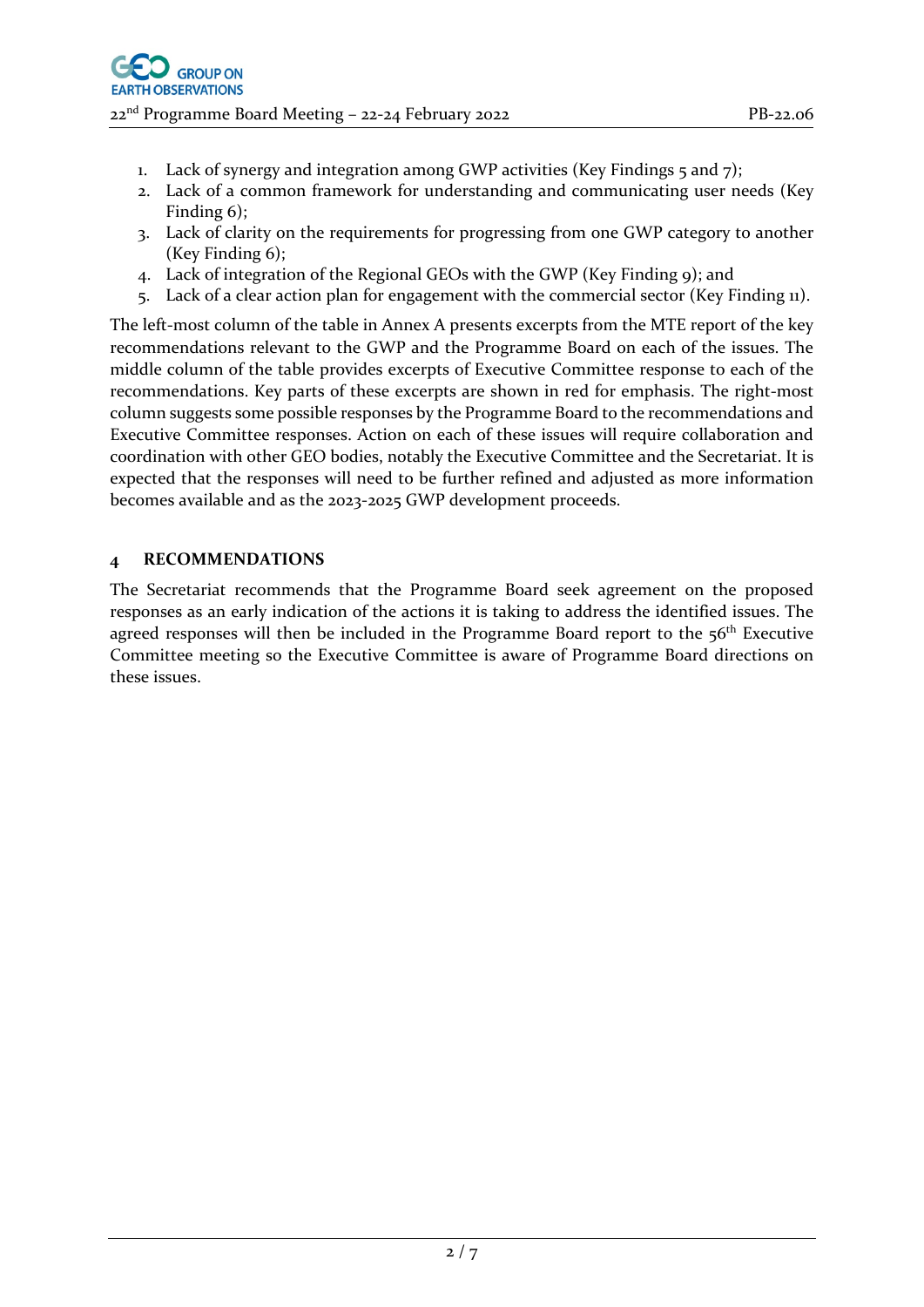## **Annex A: Proposed Programme Board Responses to Recommendations of the Mid-Term Evaluation**

| <b>MTE Recommendations</b>                                                                                                                                                                                                                                                                                                                                                             | <b>Executive Committee Response</b>                                                                                                                                                                                                                                                                                                                                                                                                                                                                                                                                                                                                                                                                                                                    | <b>Proposed Programme Board Response</b>                                                                                                                                                                                                                                                                                                                                                                                                                                                                                                                                                                                                                   |
|----------------------------------------------------------------------------------------------------------------------------------------------------------------------------------------------------------------------------------------------------------------------------------------------------------------------------------------------------------------------------------------|--------------------------------------------------------------------------------------------------------------------------------------------------------------------------------------------------------------------------------------------------------------------------------------------------------------------------------------------------------------------------------------------------------------------------------------------------------------------------------------------------------------------------------------------------------------------------------------------------------------------------------------------------------------------------------------------------------------------------------------------------------|------------------------------------------------------------------------------------------------------------------------------------------------------------------------------------------------------------------------------------------------------------------------------------------------------------------------------------------------------------------------------------------------------------------------------------------------------------------------------------------------------------------------------------------------------------------------------------------------------------------------------------------------------------|
| Key finding 5. Relations with the UN and Other Stakeholders                                                                                                                                                                                                                                                                                                                            |                                                                                                                                                                                                                                                                                                                                                                                                                                                                                                                                                                                                                                                                                                                                                        |                                                                                                                                                                                                                                                                                                                                                                                                                                                                                                                                                                                                                                                            |
| It is recommended that GEO's Executive Committee<br>should revisit the 'flagship-centred strategy' it once<br>proposed as a way to <b>establish clearer</b><br>overarching priorities that can help to create<br>synergies in the Work Programme and align<br>them with key focal themes that are relevant to<br>GEO's users and stakeholders.                                         | The Executive Committee agrees that there<br>has been good progress over the past five<br>years in engaging United Nations agencies<br>and convention secretariats and believes that<br>this progress is largely due to the GEO<br>Engagement Strategy and the use of the<br>engagement priorities as "targeted focal<br>themes". The Executive Committee notes<br>that the Climate Change and Disaster Risk<br>Reduction Working Groups, which are key<br>components of the implementation of the<br>engagement priorities, were in an early stage<br>of development at the time of the evaluation.<br>These Working Groups are expected to<br>significant role in the<br>$\mathbf{a}$<br>play<br>strengthening connections across GWP<br>activities. | During the review of Implementation Plans for<br>the 2023-2025 GWP, the Programme Board will<br>look for potential synergies among GWP<br>will<br>activities<br>and<br>actively<br>promote<br>collaboration where the activities see value and<br>interest in doing so.<br>The Programme Board will also follow progress<br>on the Road to Post-2025 GEO that is being<br>developed by the Secretariat and the Executive<br>Committee. The Programme Board stands<br>ready to assist in the implementation of this<br>strategy as it pertains to the GWP and, in<br>particular, with the integrative projects<br>designed to test the proposed directions. |
| Key finding 7. Internal Processes and Connections                                                                                                                                                                                                                                                                                                                                      |                                                                                                                                                                                                                                                                                                                                                                                                                                                                                                                                                                                                                                                                                                                                                        |                                                                                                                                                                                                                                                                                                                                                                                                                                                                                                                                                                                                                                                            |
| GEO would benefit from establishing <b>clearer high-</b> The Executive Committee looks to the<br><b>level focal themes that can serve to drive</b> Secretariat to develop a structured approach<br>synergies and improve coordination across the $ $ and appropriate proposals for Programme<br><b>GEO Work Programme.</b> That would be done by Board and GEO Executive Committee for |                                                                                                                                                                                                                                                                                                                                                                                                                                                                                                                                                                                                                                                                                                                                                        | This recommendation will be<br>addressed<br>together<br>with<br>the<br>the<br>response<br>to<br>recommendation under Key Finding 5.                                                                                                                                                                                                                                                                                                                                                                                                                                                                                                                        |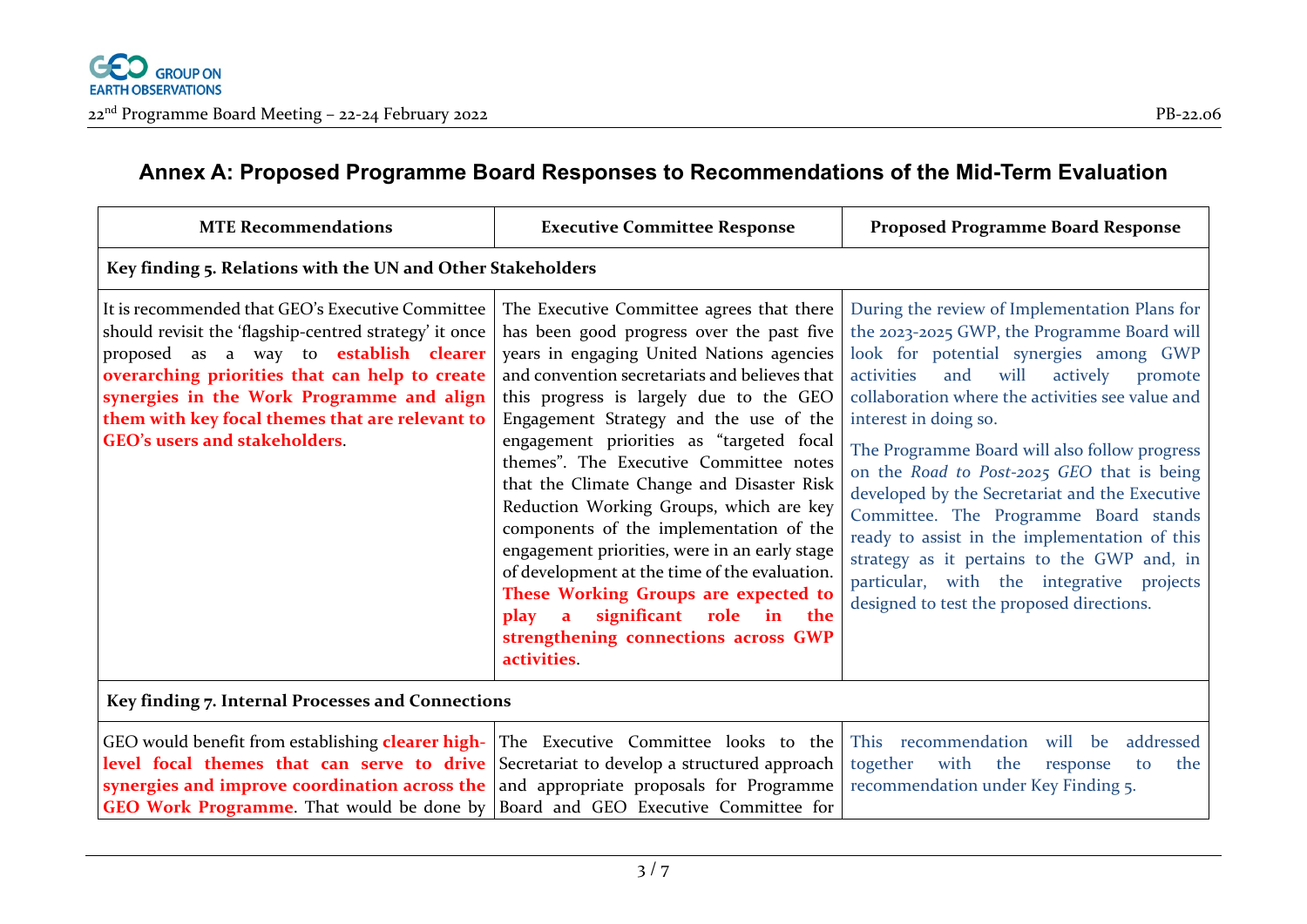

| <b>MTE Recommendations</b>                                                                                                                                                                                                                         | <b>Executive Committee Response</b> | <b>Proposed Programme Board Response</b> |
|----------------------------------------------------------------------------------------------------------------------------------------------------------------------------------------------------------------------------------------------------|-------------------------------------|------------------------------------------|
| having them established at the Executive ultimately mobilizing action among relevant<br>Committee level and then executed by the stakeholder groups.<br>Programme Board and GEO Secretariat in<br>coordination with the Work programme activities. |                                     |                                          |
|                                                                                                                                                                                                                                                    |                                     |                                          |

### **Key finding 6. Users' Needs**

| GEO should consider <b>a more structured way of</b> The gap identified by the MTE team is that, to<br>collecting and consolidating requirements for $ a $ large extent, each GWP activity pursues this<br><b>their user community in a standardized format</b> interaction with users independently. There<br>across the GEO Work Programme activities. is at present no common framework for<br>GEO Work Programme activities should be analyzing which types of users and<br>expected to be able characterise and document decision challenges are being addressed<br>these needs and requirements in a standardised across the GWP, as well as which<br>format for their user community, by the time observational data sets are being used.<br>they reach the stage of a GEO Initiative.<br>The Programme Board should ensure that these<br>needs and requirements are better integrated across<br>GEO's system to guarantee the broad thematic<br>scope of GEO engenders its full potential and to<br>increase their capacity to link national and regional<br>realities with the global GEO. | The Executive Committee agrees that such a<br>framework would be useful and requests<br>that the Programme Board and the<br>Secretariat look to address this gap in the<br>development of the 2023-2025 GWP. | Following<br>the<br>initial<br>submission<br>of<br>Implementation Plans, the Secretariat will<br>prepare a horizontal analysis of the identified<br>users and decision challenges being addressed<br>across GWP activities. This analysis will be used<br>to develop recommendations regarding the<br>advantages and disadvantages of moving<br>toward a common framework to standardize<br>this information.<br>The Data Working Group is currently<br>implementing a survey of GWP activities to<br>collect data on observational data sets and<br>outputs. The results of this survey will be<br>incorporated into the GWP information system<br>used for the 2023-2025 GWP. Initial findings of<br>this survey should be available for Programme<br>Board discussion at its 23 <sup>rd</sup> meeting. |
|----------------------------------------------------------------------------------------------------------------------------------------------------------------------------------------------------------------------------------------------------------------------------------------------------------------------------------------------------------------------------------------------------------------------------------------------------------------------------------------------------------------------------------------------------------------------------------------------------------------------------------------------------------------------------------------------------------------------------------------------------------------------------------------------------------------------------------------------------------------------------------------------------------------------------------------------------------------------------------------------------------------------------------------------------------------------------------------------------|--------------------------------------------------------------------------------------------------------------------------------------------------------------------------------------------------------------|-----------------------------------------------------------------------------------------------------------------------------------------------------------------------------------------------------------------------------------------------------------------------------------------------------------------------------------------------------------------------------------------------------------------------------------------------------------------------------------------------------------------------------------------------------------------------------------------------------------------------------------------------------------------------------------------------------------------------------------------------------------------------------------------------------------|
| GEO should also clarify how and if GEO activities The Executive Committee requests that the<br>should progress from a Community Activity to   Programme Board review the criteria and<br>an Initiative to a Flagship. GEO should have process as part of the development of the                                                                                                                                                                                                                                                                                                                                                                                                                                                                                                                                                                                                                                                                                                                                                                                                                    |                                                                                                                                                                                                              | The Programme Board reviewed the criteria and<br>process for the development of the 2023-2025<br>GWP at its 21 <sup>st</sup> meeting (September 2021) and                                                                                                                                                                                                                                                                                                                                                                                                                                                                                                                                                                                                                                                 |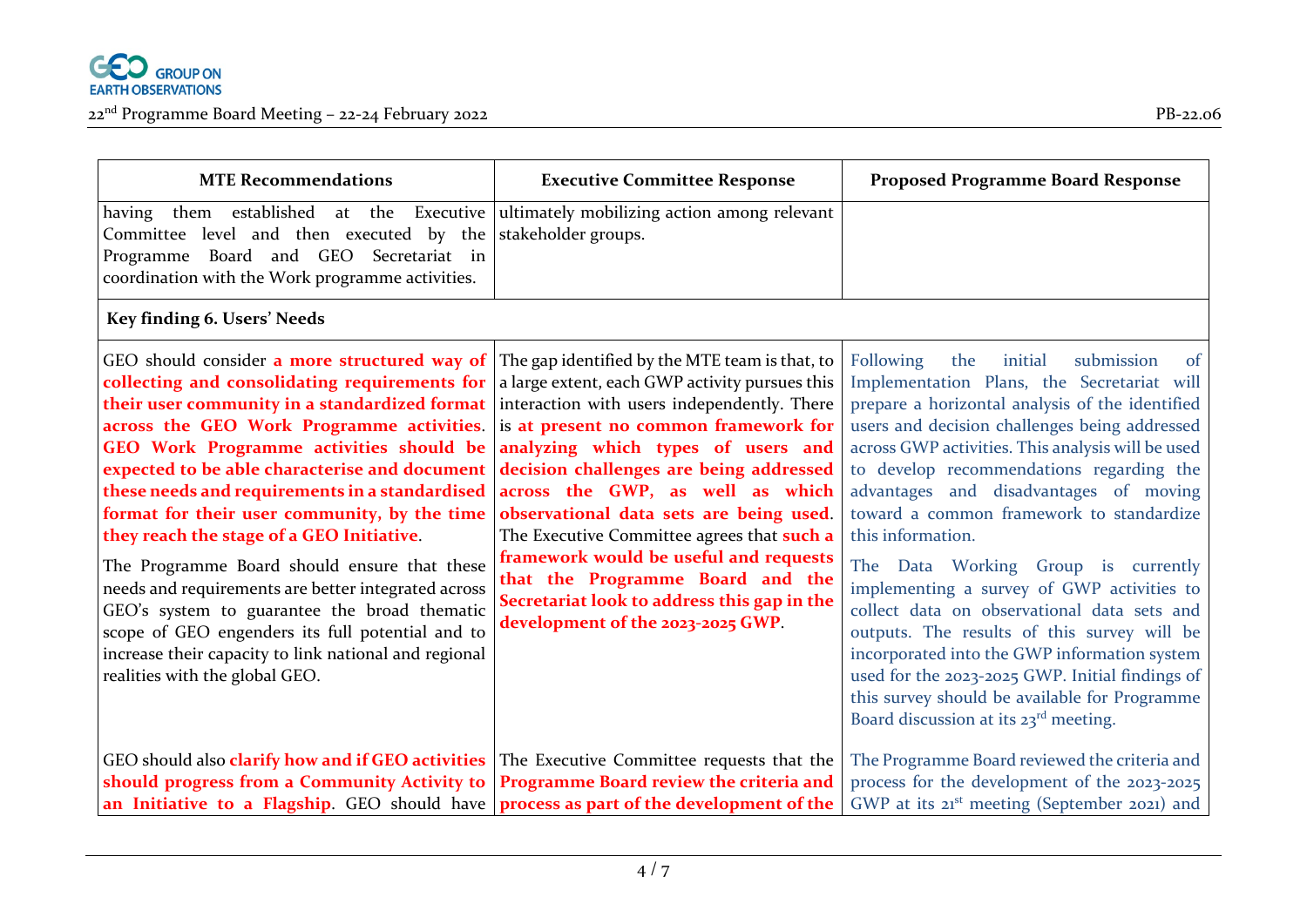

| Given that the MTE has highlighted the need to The Executive Committee requests that the The Programme Board will build on its previous                |  |
|--------------------------------------------------------------------------------------------------------------------------------------------------------|--|
| <b>better integrate Regional GEOs within the GEO</b> Programme Board consider how to interactions with the Regional GEOs through                       |  |
| <b>overarching structure and Work Programme, strengthen engagement with the</b> continuation of its Regional Engagement Team                           |  |
| GEO should consider possible solutions to promote <b>Regional GEOs in its work and in the</b> (RET). The RET will be responsible for                   |  |
| an increased engagement, coordination with, and $\vert$ GWP, recognizing it existing efforts through $\vert$ reviewing the Implementation Plans of the |  |
| contribution of Regional GEOs across GEO's the Regional Engagement Team                                                                                |  |
| governance structure and Implementation                                                                                                                |  |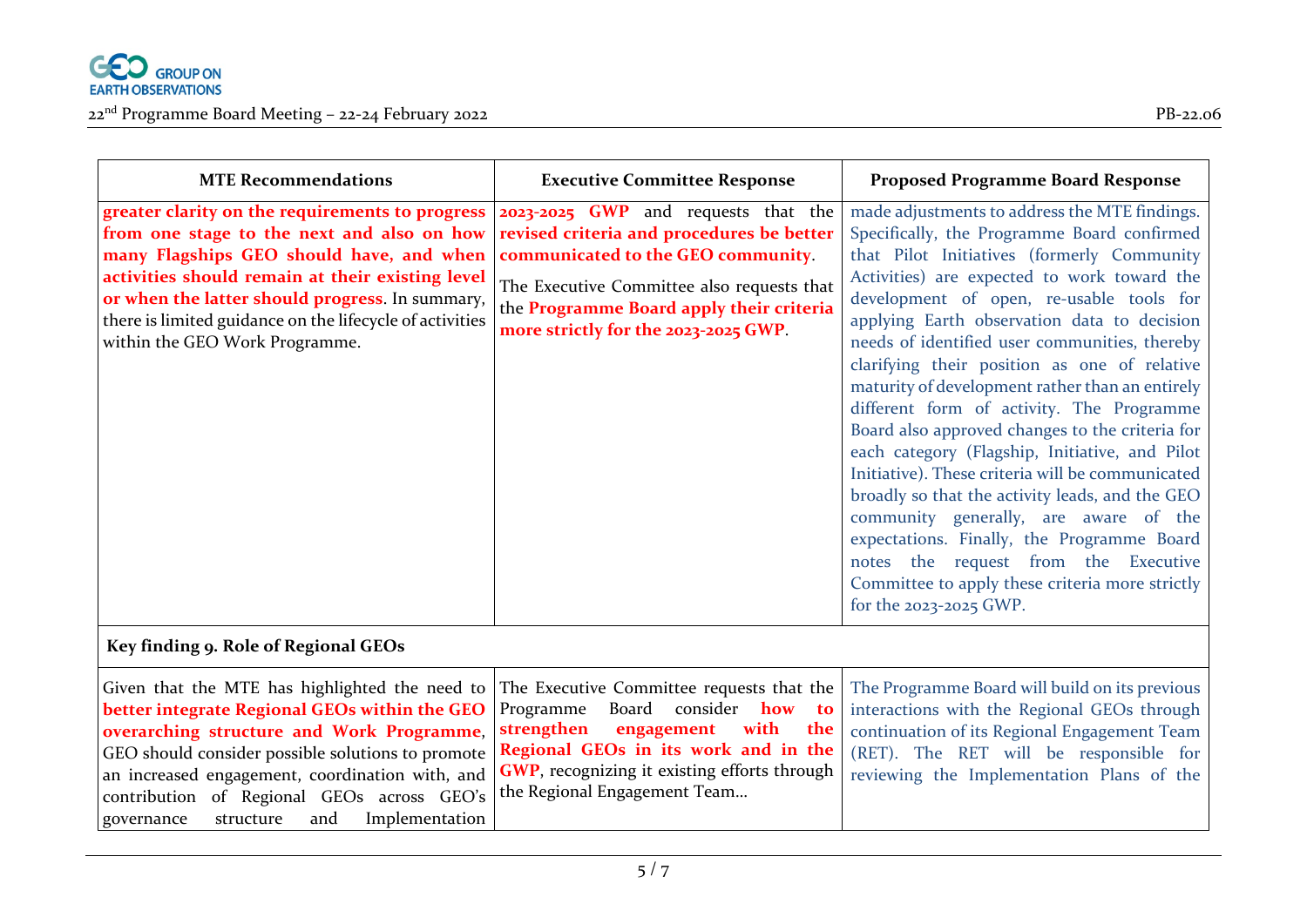

| <b>MTE Recommendations</b>                                                                                                                                                                                                                                                     | <b>Executive Committee Response</b> | <b>Proposed Programme Board Response</b>                                                |
|--------------------------------------------------------------------------------------------------------------------------------------------------------------------------------------------------------------------------------------------------------------------------------|-------------------------------------|-----------------------------------------------------------------------------------------|
| Mechanisms. Regional GEOs contributions should<br>be focused in five key areas:                                                                                                                                                                                                |                                     | Regional GEOs and for working with them to<br>address the issues identified in the MTE. |
| Improving overall communication and<br>$\circ$<br>coordination across the GEO Work<br>Programme and connection with the GEO<br>Secretariat,                                                                                                                                    |                                     |                                                                                         |
| Contributing to the realization of GEO's<br>$\circ$<br>strategy on capacity development given<br>their unique knowledge of users' needs and<br>requirements based on existing capacities,                                                                                      |                                     |                                                                                         |
| Promoting opportunities for exchange of<br>$\circ$<br>best practices and uptake/scaling of<br>successful products that may be developed<br>at a regional or subregional level,                                                                                                 |                                     |                                                                                         |
| Leveraging opportunities for engagement<br>$\circ$<br>with SMMEs at the regional level by<br>brokering relations among the SMMEs, the<br>Secretariat and GEO Work Programme<br>activities,                                                                                     |                                     |                                                                                         |
| opportunities<br>Exploring<br>the<br>for<br>$\circ$<br>mobilisation of resources at the regional,<br>national, and local levels. To strengthen the<br>role of Regional GEOs, GEO should consider<br>a role for Regional GEOs that would create<br>synergies with other bodies. |                                     |                                                                                         |